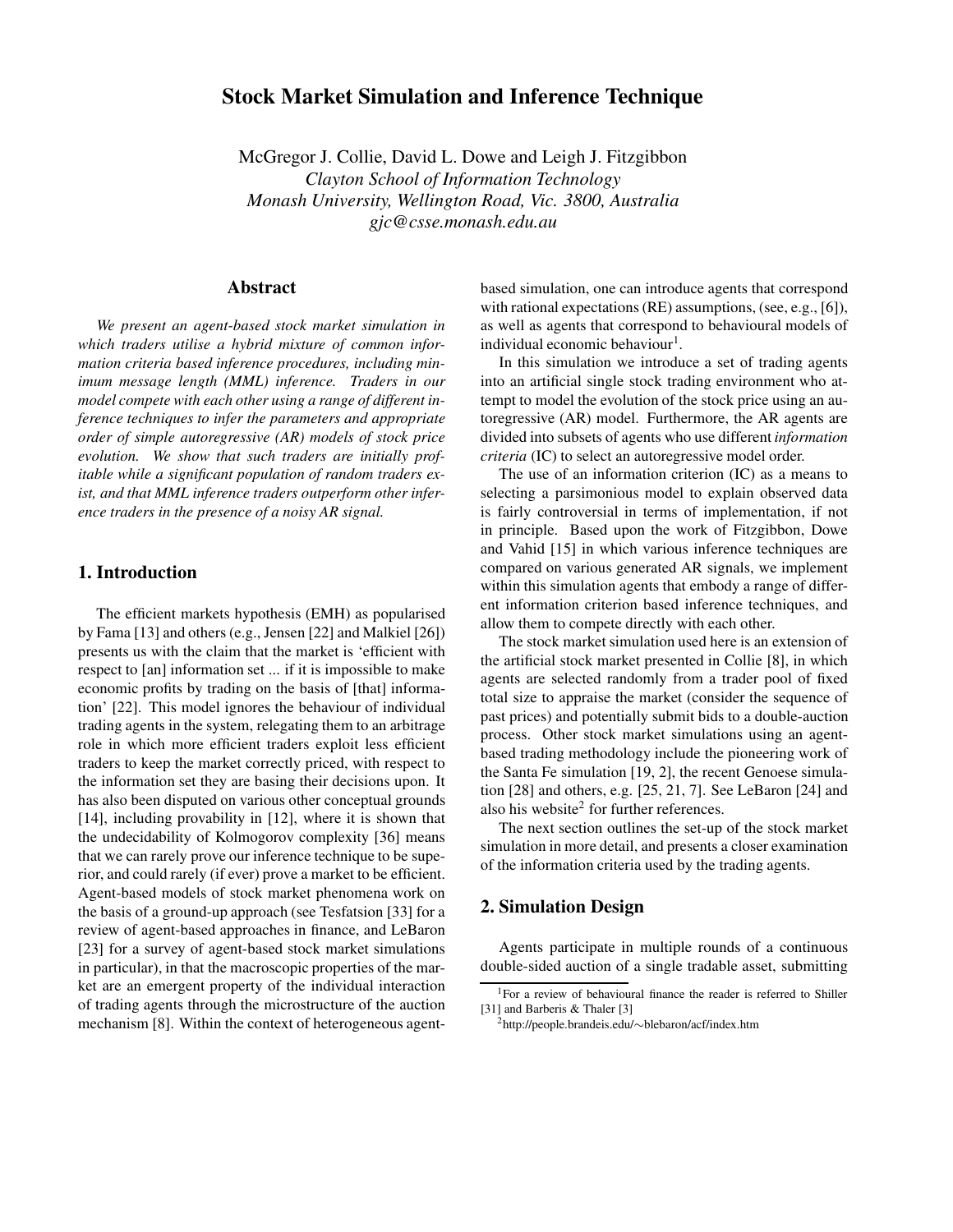buy and sell orders at fixed prices ('at limit' bidding). Unmatched or partially matched orders are submitted to an 'order book', as commonly employed in modern exchanges. New trades are matched against existing orders in the book.

Simulations are run for an exogenously determined number of trading rounds, or until some other termination condition is reached, such as the cessation of trade by the trading agents.

Traders are initially allocated equal numbers of shares and an equal value of virtual currency with which to trade. The total amount of shares and currency within the simulation is held constant throughout, but the total amount of wealth available at any one time fluctuates with the current trading value of the asset. There are 100 traders in total in each simulation, of which 40 are random or AR signal generating, with the remaining 60 divided evenly amongst the 6 inference techniques examined<sup>3</sup>.

We present two simulations here, one in which inference traders act in a market with each other and randomly trading 'noise' agents, and one in which the random traders are replaced by a set of traders who calculate future price changes as following an exogenously specified noisy AR process.

#### **2.1. Agent Design**

Trading agents participating in these simulations are either of the randomly trading variety, or are one of a number of different types of autoregressive inference trader.

### **2.1.1 Random Traders**

Random trading agents (or 'noise traders') are generally introduced into agent-based stock market simulations as a means of providing market liquidity. Probably the most well known artificial randomly agent trading model is the 'zero intelligence' model of Gode and Sunder [16], where randomly trading agents subject to a 'budget constraint' achieve high allocative efficiency in a double auction.

The random trading agents used in this model differ slightly from those of the previous random traders in [8]. When a randomly trading agent is selected from the trader pool, they clear any existing, previously unfilled orders remaining in the order book, and choose a uniformly distributed random number<sup>4</sup> from 0 to 1. This number is then compared to the trader's current ratio of stocks to cash, and (if necessary) an order is submitted to the market to adjust their current position. The strike price of this new order is drawn from a Gaussian distribution around the last price change. These generated prices are not bounded below or above by the current price, so that (for example) a randomly generated sell order may be submitted at a price greater than the current price.

#### **2.1.2 Noisy and Inferential AR Traders**

Autoregressive time series processes for a time series  $y(t)$ are of the general form

$$
y_t = \sum_{i=1}^p [\alpha_i y_{t-i}] + \epsilon_t \tag{1}
$$

where  $\epsilon_t$  is a  $N(\mu_t, \sigma_t^2)$  Gaussian i.i.d. error term with average  $\mu_t$  and variance  $\sigma_t^2$ .

In our second simulation we introduce both a noisy AR signal-generating trader and an AR signal-detecting inference trader. The signal is introduced through replacing the random noise traders of the previous simulation with noisy AR signal generating traders, who generate trade prices using an AR model like that given above in eq. (1).

The order  $p$  of the autoregressive function chosen is varied randomly from one to eight when the simulation is initialised, with the parameters  $(\alpha_i)$  of eq. (1) chosen not necessarily to guarantee stationarity. When the order  $p$  of the model is greater than one, the individual parameters are initially chosen as  $A_i = 1.0 + \epsilon_i$ , where  $\epsilon_i$  is assumed Gaussian i.i.d. with standard deviation of 0.01, and the final parameters are then normalised;  $\alpha_i = A_i/(\sum_{j=1}^p A_j)$ . For AR models of order one the stationarity condition is imposed, the parameter  $\alpha$  is chosen as  $N(0.99, 0.01^2)$ , subject to  $\alpha$ being no greater than one.

In [15] clear differences in inferential power amongst different IC based inference techniques were shown. We introduce groups of different inference technique based trading agents into the second simulation to potentially exploit the noisy AR signal in the price series, and to compare advantages to using different types of inference techniques.

The use of IC in model selection has generally been used as a means of augmenting maximum likelihood (ML) techniques so as to identify not simply the model that best fits the data, but rather the model that best *explains*the data; that is, the most parsimonious model. Such models are generally chosen on the basis of minimisation of model complexity [5], or minimum message (hypothesis and data given hypothesis) length [35, 37, 36]. As noted by Hanlon and Forbes [17], these IC in general take the form

$$
-\log(\sigma^2) + Penalty(p, T),\tag{2}
$$

where the penalty term is a function of the number of parameters,  $p$ , and the sample size,  $T$ . The IC above is minimised by the appropriate selection of model order, *p*.

The four inference trader types in this simulation that use an IC of the form of eq. (2) use: Akaike's information criteria [1] (hereafter AIC), corrected AIC [20](CAIC),

<sup>&</sup>lt;sup>3</sup>The proportion of the number of random to inference traders is exogenously determined, and is arrived at by attempting to gather enough random traders to provide necessary liquidity, whilst not so many that the emergent properties of the market take too long to appear.

<sup>4</sup>Generated using the *Mersenne Twister* [27]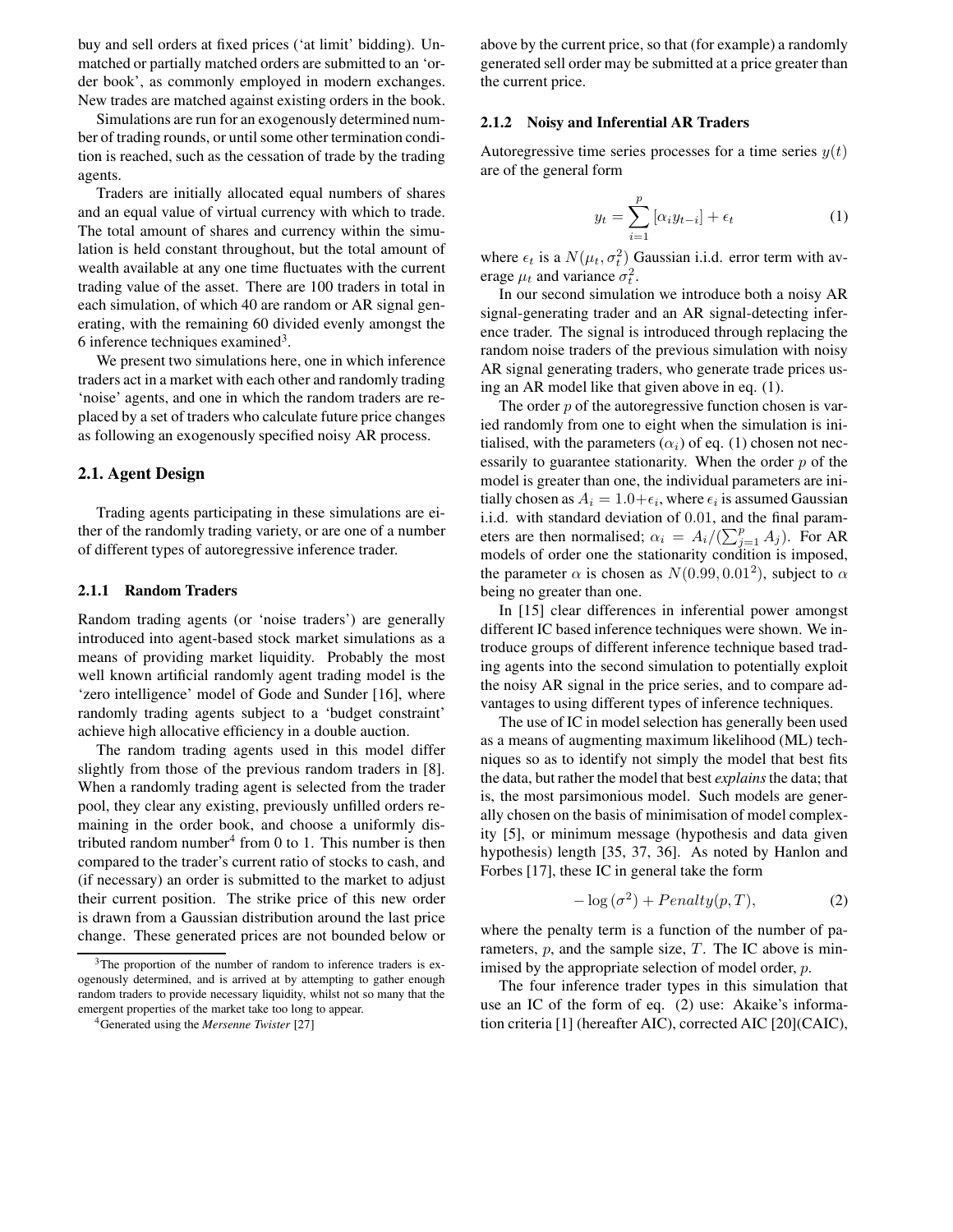Schwartz's Bayesian IC [30] (which is here equivalent to the 1978 MDL [29] technique) (BIC), and Hannan and Quinn's information criteria [18] (HQIC).

The IC formalism of eq. (2) does not explicitly take into account factors relating to prior probability of potential model choices (see, e.g., [37, p251], [17, 4], [36, pp279- 280]). The Minimum Message Length (MML) formalism of Wallace et al. [35, 37, 36, 34] (see also [32, sec.5] and [10]) differs from the usual informational criteria in that it uses an explicitly Bayesian approach, in that additional terms are included in the information criterion specifying the Bayesian prior distribution over the model parameters. The inclusion of a term involving the determinant of the expected Fisher information matrix captures further information about the appropriate weighting of observed data from different regions of the parameter space ([17, section2]). As outlined in Fitzgibbon, Dowe and Vahid [15], the MML87 IC approximation [37] used in this simulation is described by

$$
- \log (f(y_1, ..., y_N | \theta)) - \log \left( \frac{h(\theta) \epsilon^N}{\sqrt{|I(\theta)|}} \right)
$$

$$
+ \frac{p}{2} (1 + \log (\kappa_p)) - \log (h(p)), \qquad (3)
$$

where  $f(y_1, ..., y_N | \theta)$  is the likelihood function of the N observed data points y for model  $\theta$ .  $|I(\theta)|$  is the determinant of the Fisher information matrix,  $\kappa_p$  is a space-quantising lattice constant<sup>5</sup>,  $h(p)$  is a prior over the number of parameters,  $p$ , and  $\epsilon$  is an estimate of data measurement error.

Parameter estimation for the AR models is done using a standard ordinary least squares (OLS) regression. A more explicit discussion of the OLS technique, the form of the likelihood function and the MML model used here are given in [15] and [9]. We include agents that assume both a stationary and non-stationary process, and model data accordingly.

### **3. Results**

Figures 1 and 2 show average wealth levels for the different classes of traders across 10 simulations, where the results for each individual simulation are averages across each agent class over 150 trading rounds. These figures can be seen more clearly, along with some additional results, in [9]. Within each trading round there are between 3,600 and 8,200 individual potential trading opportunities for each of the 100 agents in each simulation.

In our first simulation inference agents attempt to model an AR time series from the prices generated by the noise

traders and their interaction with them. With little or no signal to detect, the wealth levels of the inference traders don't show much variation; they manage to take most of the noise trader's wealth, but their own wealth, affected by the declining price of the stock they are trading, does not increase significantly after an initial, highly volatile trading period. In fig. (1) we can see the average wealth levels for the random (AVG\_randtrade) and inference agents (AVG\_all\_IC), for approximately 150 trading rounds. Smaller jumps in average inference trader wealth later in the trading rounds reflect the transfer of wealth into fewer and fewer inferential agents' control. The type of inference trader that captures most of the wealth appears to fluctuate randomly, and did not show any clear outperformer across many simulations.

Average wealth of all inference traders (left axis) and random traders



**Figure 1. Random noise traders and inference agents average wealth.**

In the second simulation with a noisy AR signal being generated, inference technique traders do significantly better than in the presence of only random traders. Each of the 10 individual simulations has a different randomly selected autoregressive model built in to the noisy AR signal traders within it.

In figure 2 we can see that wealth levels for AR series modelling inference traders are higher, and more stable, for longer, than in the previous simulation. It is difficult to detect much difference between the performance of inference agents embodying non-MML techniques, which show slight variation based upon the IC they use, but in general the more sophisticated ICs outperform the simpler ones. Using the labels from section 2.1.2, we have outperformance of BIC (AVG BIC) over HQ (AVG HQ) over CAIC (AVG CAIC) over AIC (AVG AIC). As the trading rounds increase beyond 80, the MML inference trader wealth levels split into two, with those MML traders using a model assuming a stationary AR time series (AVG MMLs) drifting down towards the IC traders, whilst the MML non-stationarity in-

 $5$ See ref. 5 in [15], [37, p248], or the appendix to [17] for more on the space-quantising lattice.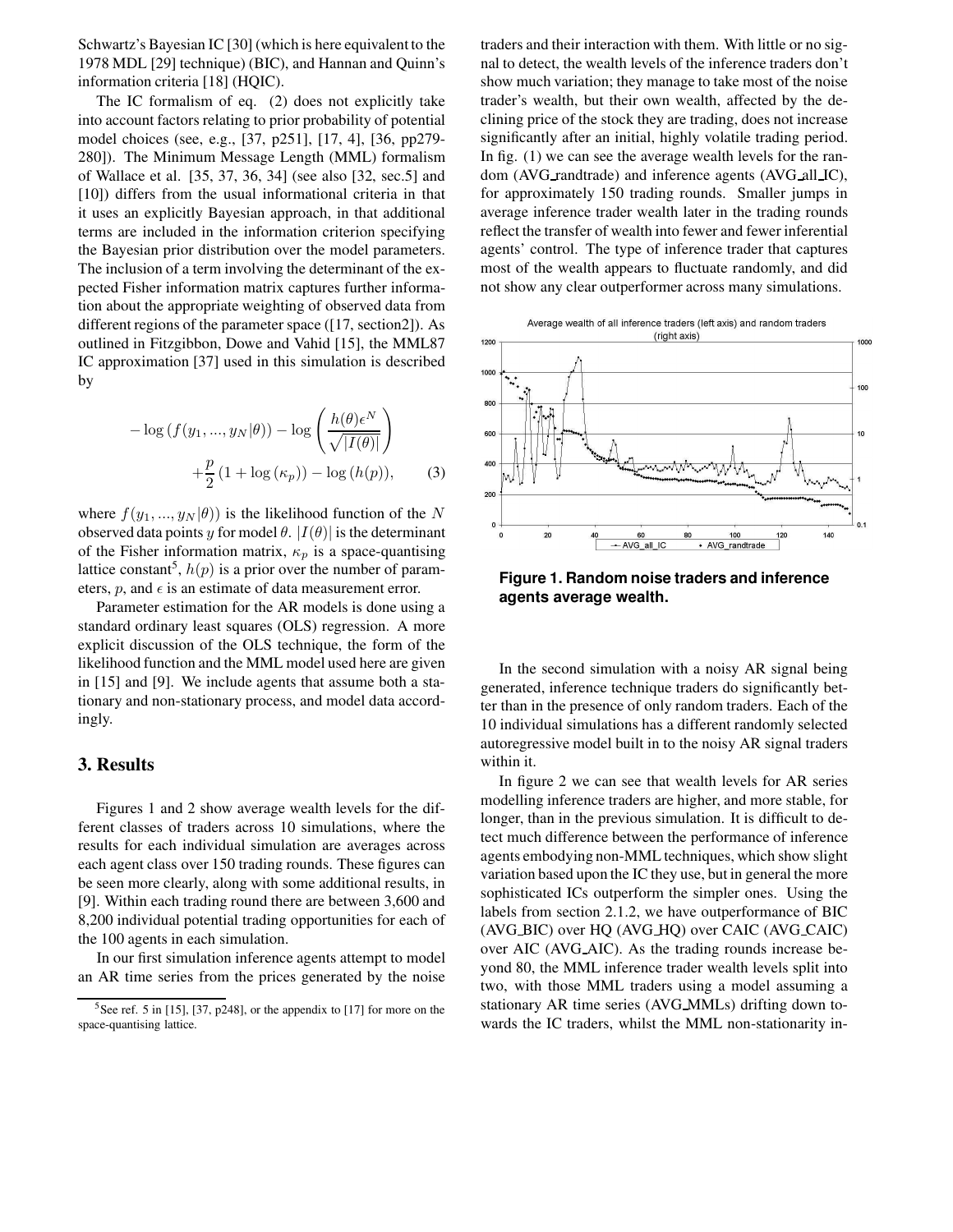

**Figure 2. AR noise traders and inference agent wealth levels by type.**

ference (AVG MMLns) outperforms. The collapse of non-MML IC trader wealth levels towards 200 trading rounds represents the almost complete transfer of wealth to the MML agents.

## **4. Conclusions**

We have demonstrated a simulated stock market in which trading agents embody a class of different AR time series inference techniques, and shown that in the presence of a noisy signal, MML-inference technique based agents significantly outperform other traders using different inference techniques. We have shown such performance advantages to be persistent as long as there exists a noisy signal to exploit, and that a level of outperformance exists amongst inferential agents even in the absence of an explicit noisy signal. Such types of agent-based hybrid inference technique models appear to be a reasonable technique to apply to real markets, and in future work we intend to combine inferential agents with genetic algorithm based search techniques in building superior simulations of empirical market characteristics, and to demonstrate the ability of such models to perform in real trading environments.

The performance of the MML-based inference techniques here is not surprising given the success of MML in earlier applications by Dowe et al. (e.g., [15, 10, 32] and references therein) and others, and, we hope, provides further impetus to greater recognition of this methodology and its relevance to practical statistical inference. In terms of market efficiency, we see here that an agent using a superior inference technique will consistently outperform a lesser one. Furthermore (recalling section 1, and as stated in [12]), since in most markets we can never prove that our inference technique is superior, we can neither in general establish that there does not exist some (as yet unused) trading technique that will outperform, nor in general that a market is efficient<sup>6</sup>.

### **References**

- [1] H. Akaike. A new look at the statistical model identification. *IEEE Transactions On Automatic Control*, 19(6):716–723, December 1974.
- [2] W. Arthur, J. Holland, B. LeBaron, R. Palmer, and P. Tayler. Asset pricing under endogenous expectations in an artificial stock market. In W. Arthur, S. Durlauf, and D. Lane, editors, *The economy as an evolving complex system II*, pages 15– 44. Addison-Wesley, Reading, MA, 1997.

<sup>6</sup>This research was partially supported by Australian Research Council (ARC) Discovery Grant DP0343650